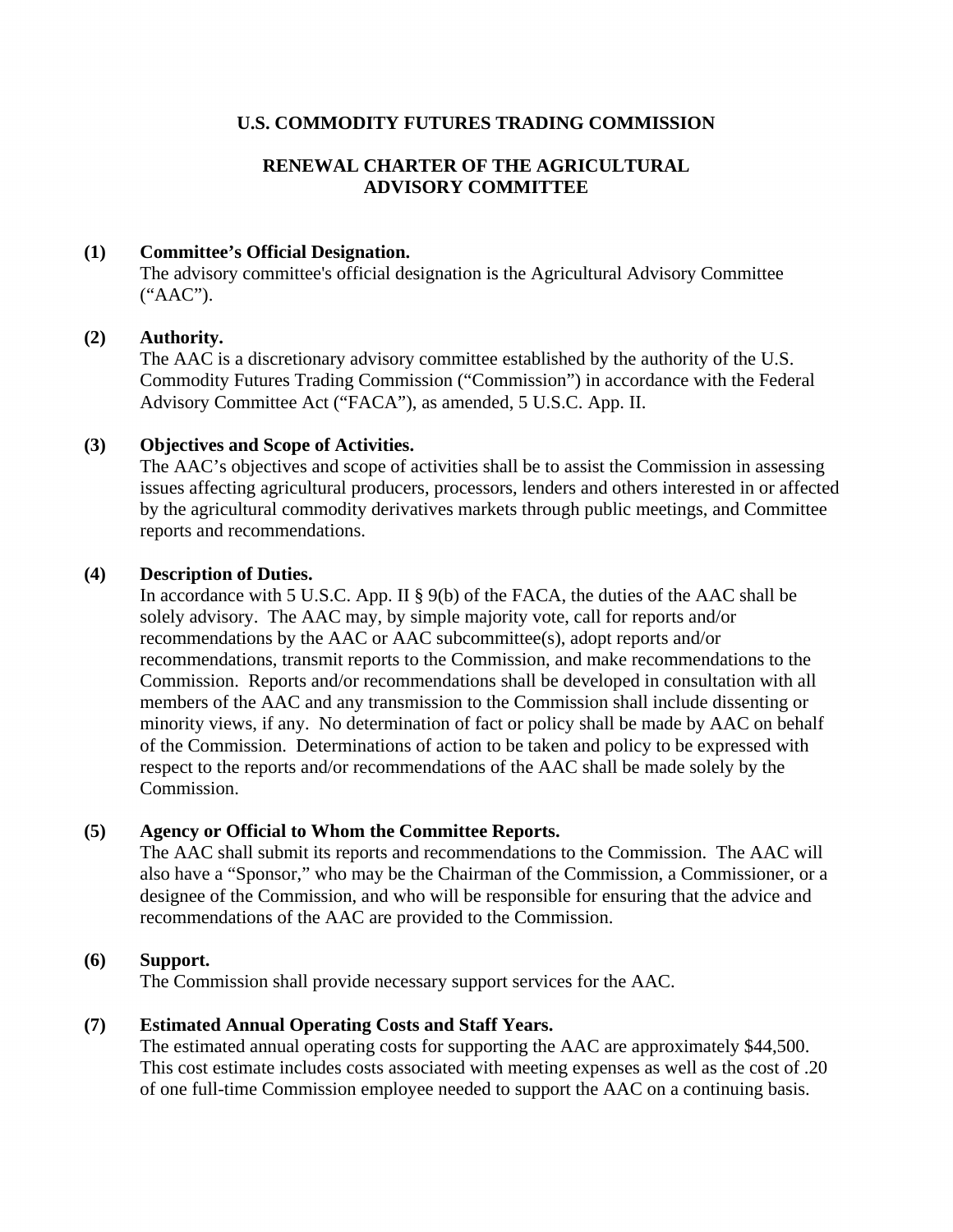AAC members will not be compensated by the Commission for their services and will not be reimbursed or receive per diem from the Commission for travel-related expenses to attend AAC meetings.

#### **(8) Designated Federal Officer.**

The Commission shall appoint a full- or permanent part-time Commission employee to serve as the Designated Federal Officer ("DFO") of the AAC and any established AAC subcommittees. The Commission may appoint additional full-time or permanent part-time Commission employees to serve as alternate DFOs for the AAC and/or any established subcommittees. The DFO or alternate DFO shall prepare and approve all meeting agendas; approve or call all AAC and subcommittee meetings; attend all AAC and subcommittee meetings; adjourn any meeting when the DFO or alternate DFO determines adjournment to be in the public interest; chair meetings when directed to do so by the Sponsor; and assist in the preparation and certification of meeting minutes.

### **(9) Estimated Number and Frequency of Meetings.**

The AAC shall meet at such intervals as are necessary to carry out its functions. It is estimated that meetings of the AAC will occur at least annually; meetings of subcommittees of the full AAC may occur more frequently.

#### **(10) Duration.**

The AAC will continue until two years from the date of renewal, unless the Commission directs that it terminate on an earlier date.

#### **(11) Termination.**

The AAC shall terminate two years from the date of renewal, unless the charter is renewed prior to its expiration in accordance with Section  $14(a)(2)(A)$  of the FACA.

#### **(12) Membership and Designation.**

Members shall be appointed and may be removed by vote of the Commission. Members may be appointed or removed at any time. The Sponsor shall designate a member of the AAC or AAC subcommittee to serve as the Chair absent the objection of a majority of the Commission. The Sponsor may also designate another committee or subcommittee member to serve as a co-Chair absent the objection of the majority of the Commission.

Each member who is not a regular government employee shall serve on the AAC either as a special government employee ("SGE") or as a representative of an organization or identifiable group of persons with interests affected by the work of the AAC. SGE members provide advice to the Commission on the basis of their expertise and best, independent judgment in a manner free from conflicts of interest. The Commission shall not appoint any federally registered lobbyists to serve as an SGE on the AAC.

Representative members serve on the AAC primarily to convey to the Commission and to the AAC the views and interests of the organizations and/or groups that they represent. The Commission may appoint individuals to serve as representative members. In addition, the Commission may authorize an organization that is affected by the work of the AAC, or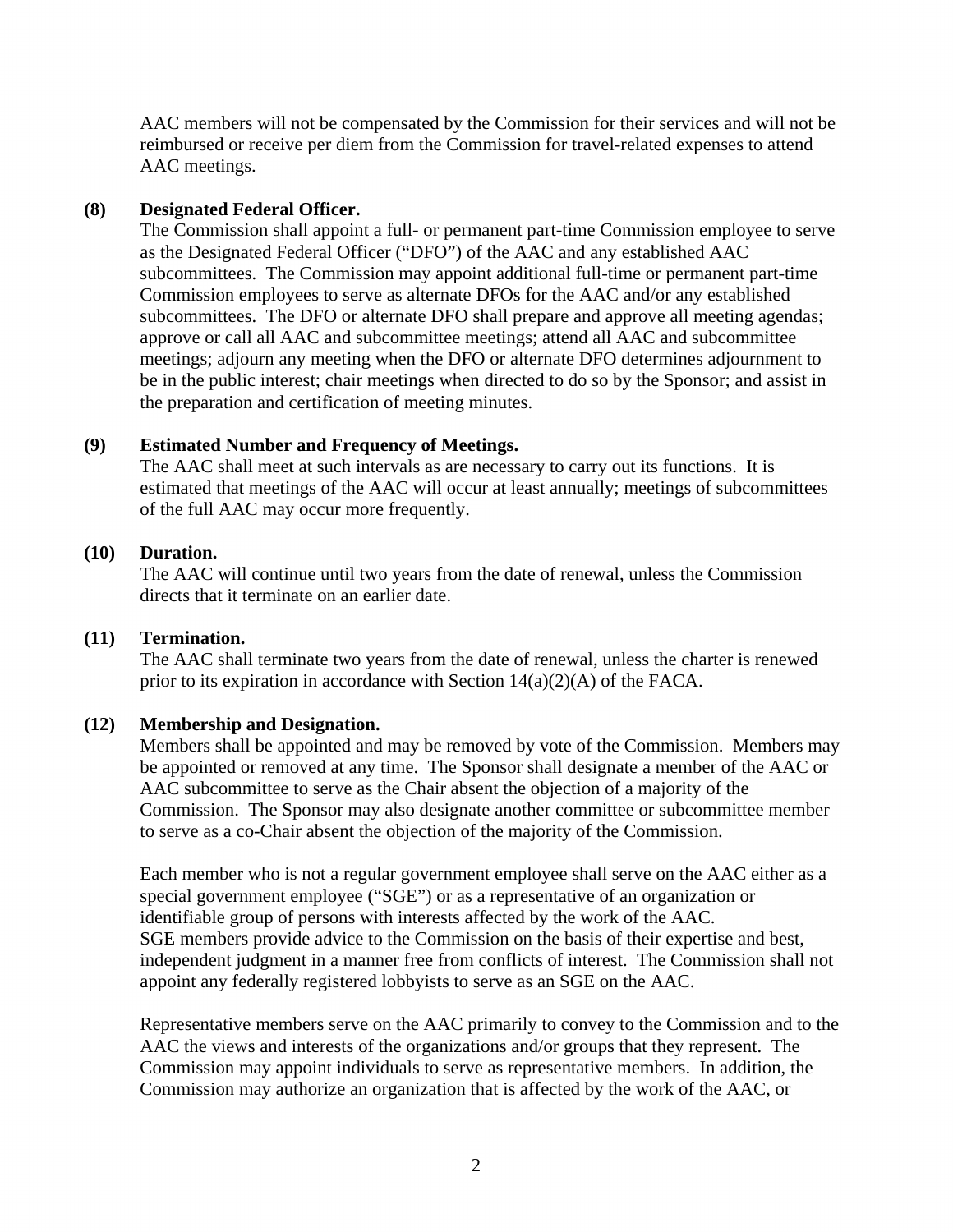whose members are affected by the work of the AAC, to serve as a member and designate an individual (with final approval by the Sponsor) to represent the organization and, where relevant, the organization's members. The member organization may also designate alternates with Sponsor approval.

Members will represent a wide range of perspectives and interests and may include the viewpoint categories listed below. The members will be selected to represent a balance of viewpoints that are necessary to effectively address the issues to be considered by the AAC. Though the viewpoint categories and precise number of members in any category may vary over time due to the AAC's work, the Commission anticipates that the AAC will have no more than 35 members, who may represent the following viewpoint categories:

(i) agricultural producers and/or direct and indirect users/consumers of agricultural products;

(ii) providers of agricultural credit;

(iii) other major market participants, including derivatives intermediaries, buy-side representatives and exchanges;

(iv) other regulators or representatives from relevant government agencies; and (v) academia or public interest groups.

### **(13) Subcommittees.**

The Commission may establish and dissolve AAC subcommittees. The number of members on any AAC subcommittee will not exceed the number of members serving on the AAC. Subcommittee membership may include AAC members and other individuals and/or organizations. Proposed subcommittee members who are not currently AAC members shall be appointed in the same manner as AAC members. Current AAC members may, with the Sponsor's approval, serve on any AAC subcommittee without reappointment to a subcommittee. Subcommittee members shall be removed in the same manner as AAC members. Any subcommittees shall report to the AAC and may not provide reports and/or recommendations directly to the Commission or to any Commission officer or employee. An AAC subcommittee may, by simple majority vote, adopt its reports and/or recommendations, transmit reports to the AAC, and make recommendations to the AAC. Reports and/or recommendations shall be developed in consultation with all members of the AAC subcommittee and any transmission to the AAC shall include dissenting or minority views, if any. AAC subcommittees shall have no authority to make decisions on behalf of the AAC. No determination of fact or policy shall be made by any AAC subcommittee on behalf of the Commission.

# **(14) Recordkeeping.**

Records of the Committee and any subcommittees shall be maintained in accordance with the General Records Schedule 6.2 and other Commission records guidance. Records of open AAC meetings will be made available to the public on the Commission's website.

# **(15) Filing Date.**

This charter has been filed with the Commission; the Senate Committee on Agriculture, Nutrition and Forestry; the House of Representatives Committee on Agriculture; the